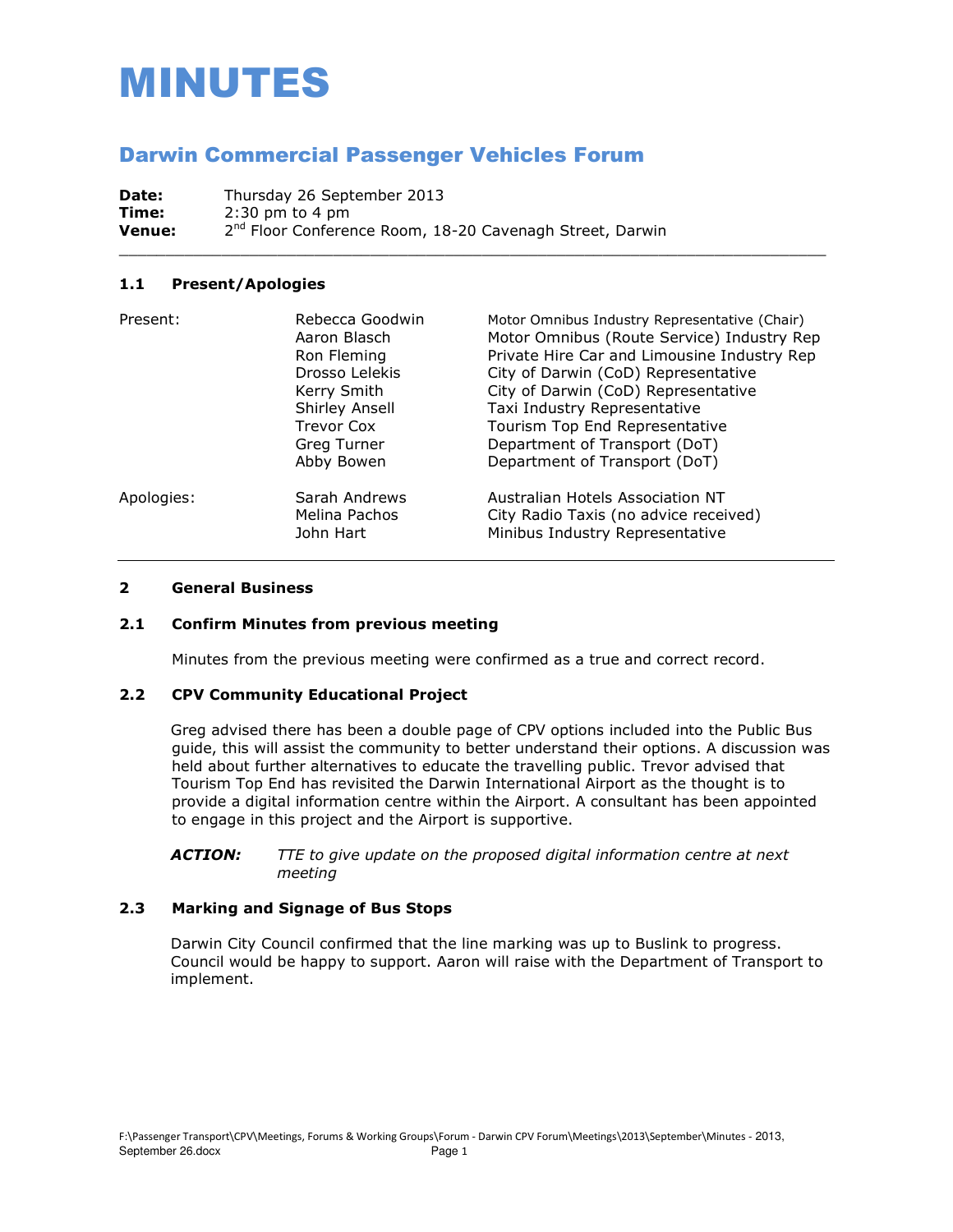# **2.4 Network Advisory Notice Educational Material**

Greg advised that a Notice has been drafted since the last meeting and is currently sitting with senior management for approval. This process has taken longer than anticipated due to the Department having a new Chief Executive, however as soon as approval has been given it will be sent to industry and uploaded to the Transport website.

*ACTION: DoT to provide copy of Network Advisory Notice at next meeting* 

# **2.5 Private Hire Car Sub Base Proposal**

As discussed at previous meeting, private hire car operators can have a sub base at a hotel provided they have the hotel's approval, they are out of sight, the base is not accessible to the public and drivers must not tout for passengers in the hotel.

# **2.6 Mitchell Street Secure Taxi Rank**

Greg advised that the usage of the Mitchell Street secure taxi rank is declining, costing the Department and other stakeholders a considerable amount of money. There is a potential it may disappear if usage doesn't increase as it is currently not sustainable. Greg also advised the secure ranks work well in other states and the Department will be meeting with the Taxi Council to discuss options for this rank and possibility of incentives for drivers.

# **2.7 CBD Parking Strategy Implementation Plan**

City of Darwin implemented a draft strategy that was adopted in July 2013. Discussions were held about the need to protect public transport as it is very important not to jeopardise that. Currently looking at relocating public transport to Cavenagh Street from Mitchell Street which would free up congestion on Mitchell. There is also a possibility to use existing bays for other CPV users, although Greg advised there are regulatory issues that would need to be looked at.

# **2.8 CPV Operator Parking in the CBD**

Council believes there is consistent management required for CPV drivers operating in the CBD as there is currently an issue with parking for CPV's. Council is looking at combining bus stops for other CPV drivers as an option to increase parking. Aaron said this would only work outside of bus hours which would be 11pm to 6am but would not work beyond those hours as the buses are on a route service so any delay would have financial implications.

#### **2.9 Rural Taxi Service**

Australian Hotels Association NT (AHANT) clients having difficulties getting reliable taxi transport to and from the rural area. Taxi industry not aware of this issue. An open discussion was held about what other option would be available to assist with this problem. The only alternative raised was to approach Metro Minibus. Greg will speak to Sarah and suggest the possibility of Metro.

#### **2.10 PHC pick-up and drop off area at Mantra Pandanus**

Ron raised the issue of private hire car drivers receiving infringement notices for parking in coach bays outside the Mantra Pandanus. There is a risk for opening it up to PH as not all drivers use it as a pick-up/drop-off area, they tend to stay there too long therefore creating a risk for coach drivers.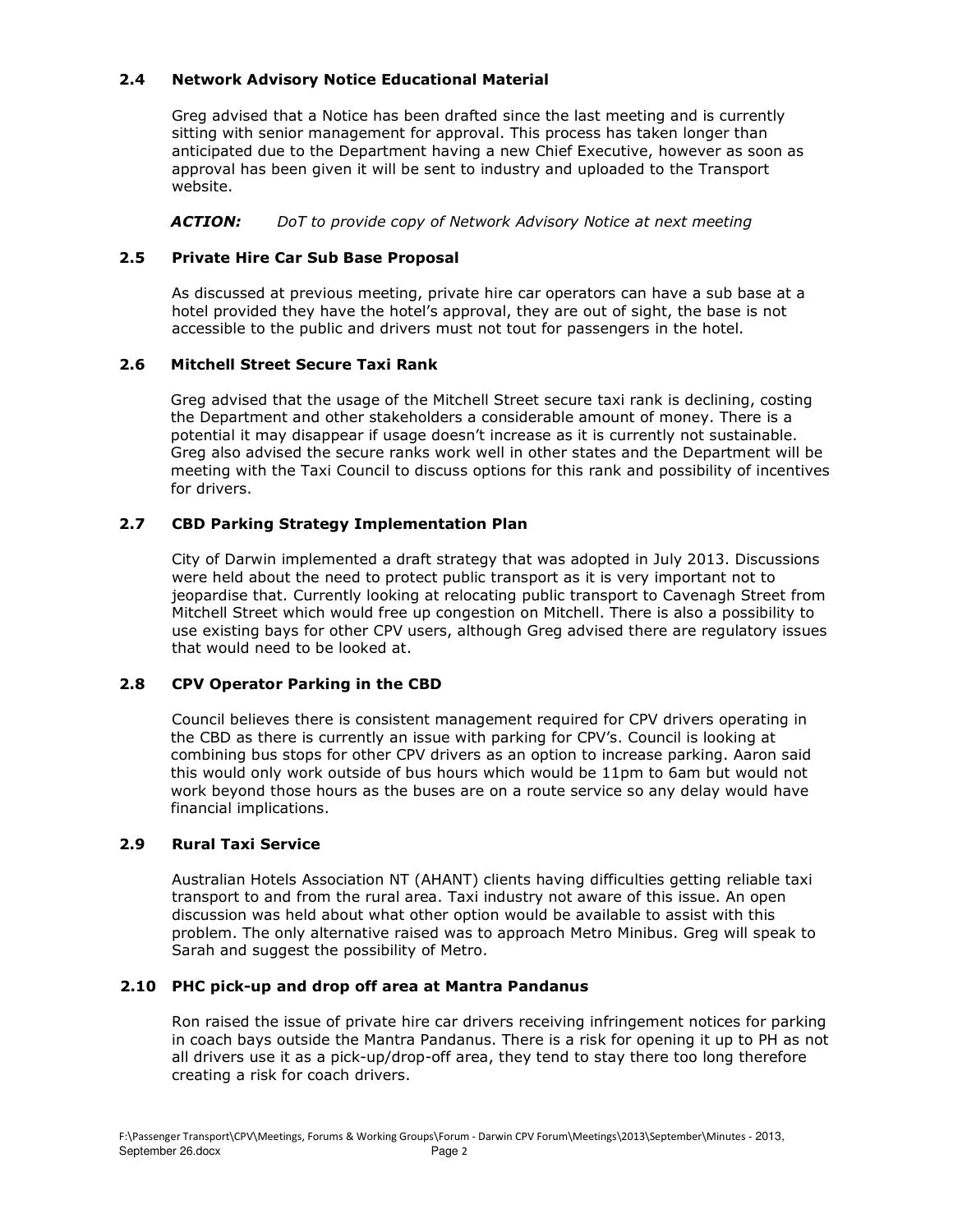# **2.11 Revised Smith Street taxi parking arrangements**

The temporary arrangement to have taxis rank on Smith Street rather than Cavenagh (originally made for the Cavenagh Street upgrade) has been agreed by Council to be permanent and reduced to only two bays. The islands next to the rank will be extended to prevent u-turns.

# **2.13 Other business**

 As Minibus representative John Hart is no longer in the industry, the forum will need to seek a replacement member. Greg will speak with Bill Piantoni for ideas, otherwise there are some independent operators who might like to sit on the forum.

*ACTION: Replacement member for Minibus industry to be discussed at next meeting* 

# **3. Next Meeting**

The next meeting will be scheduled for Thursday, 23 January 2013.